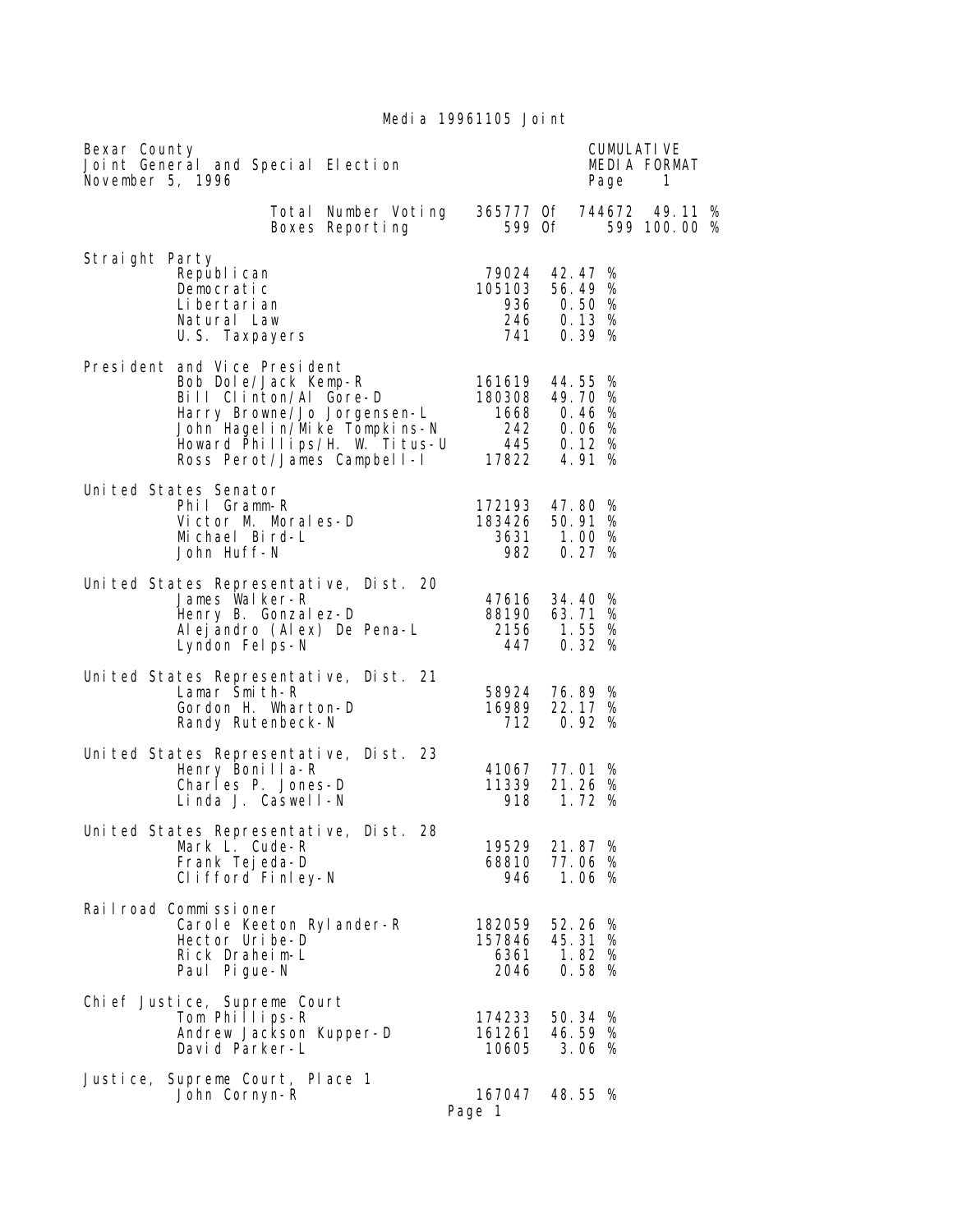| Media 19961105 Joint                                                                                                             |                                  |                                |                                              |
|----------------------------------------------------------------------------------------------------------------------------------|----------------------------------|--------------------------------|----------------------------------------------|
| Patrice Barron-D<br>Thomas Stults-L                                                                                              | 169230 49.18 %                   | 7764 2.25 %                    |                                              |
| Justice, Supreme Court, Place 2<br>James A. Baker-R<br>Gene Kelly-D<br>Eileen Flume-L                                            | 166387 48.58 %<br>161628 47.19 % | 14483 4.22 %                   |                                              |
| Justice, Supreme Court, PI 3, Unexpired<br>Greg Abbott-R<br>John B. Hawley-L                                                     | 194231 82.46 %                   | 41304 17.53 %                  |                                              |
| Judge, Court of Criminal Appeals, Pl. 1<br>Sue Holland-R<br>Bob Perkins-D                                                        | 171861 50.63 %<br>167546 49.36 % |                                |                                              |
| Judge, Court of Criminal Appeals, Pl. 2<br>Paul Womack-R<br>Charles Holcomb-D                                                    | 160515 47.70 %<br>175988 52.29 % |                                |                                              |
| Bexar County<br>Joint General and Special Election<br>November 5, 1996                                                           |                                  |                                | <b>CUMULATI VE</b><br>MEDIA FORMAT<br>Page 2 |
| Judge, Court of Criminal Appeals, Pl. 3<br>Tom Price-R<br>Frank Maloney-D                                                        | 164668 48.35 %<br>175869 51.64 % |                                |                                              |
| Member, State Board of Education, Dist.3<br>Jose Garcia De Lara-R<br>Jose Garcia De Lara-R<br>Joe J. Bernal-D<br>Sharon Miller-N | 48533 25.97 %<br>125522 67.17 %  | 12795 6.84 %                   |                                              |
| Member, State Board of Education, Dist.5<br>Bob Offutt-R<br>Nettie Ruth Bratton-D                                                |                                  | 96737 62.25 %<br>58649 37.74 % |                                              |
| State Senator, District 21<br>James C. Whitworth-R<br>Judith Zaffirini-D                                                         |                                  | 18260 48.92 %<br>19066 51.08 % |                                              |
| State Senator, District 25<br>Jeff Wentworth-R                                                                                   |                                  | 88991 100.00 %                 |                                              |
| State Senator, District 26<br>Andrew Longaker-R<br>Gregory Luna-D                                                                | 41298                            | 32.46 %<br>85922 67.53 %       |                                              |
| State Representative, District 115<br>Leticia Van de Putte-D                                                                     |                                  | 18276 100.00 %                 |                                              |
| State Representative, District 116<br>Donald D. Varella-R<br>Leo Al varado, Jr.-D                                                |                                  | 7598 29.84 %<br>17858 70.15 %  |                                              |
| State Representative, District 117<br>John Amos Longoria-D                                                                       |                                  | 15313 100.00 %                 |                                              |
| State Representative, District 118<br>Ciro D. Rodriguez-D                                                                        |                                  | 18294 100.00 %                 |                                              |
| State Representative, District 119<br>Robert Puente-D                                                                            | Page 2                           | 20556 100.00 %                 |                                              |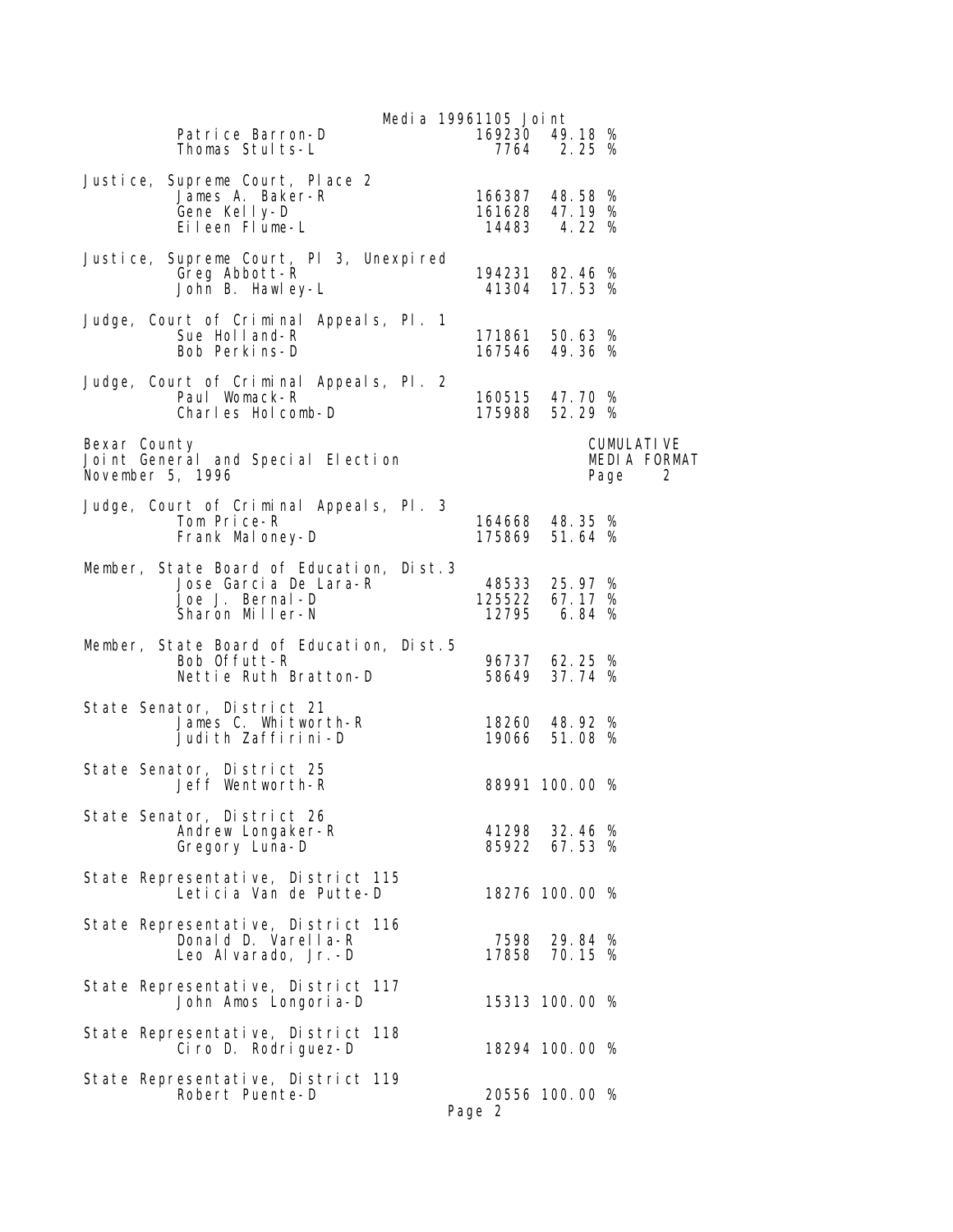Media 19961105 Joint

| State Representative, District 120<br>Ruth Jones McClendon-D                         |                                  | 19393 97.12 %                  |                                                |
|--------------------------------------------------------------------------------------|----------------------------------|--------------------------------|------------------------------------------------|
| State Representative, District 121<br>Bill Siebert-R<br>Bette Graham White-D         |                                  | 28161 66.23 %<br>14359 33.77 % |                                                |
| State Representative, District 122<br>John H. Shi el ds-R                            |                                  | 40113 100.00 %                 |                                                |
| State Representative, District 123<br>Frank J. Corte, Jr.-R                          |                                  | 36908 100.00 %                 |                                                |
| State Representative, District 124<br>Christine Hernandez-D                          |                                  | 22083 100.00 %                 |                                                |
| State Representative, District 125<br>David J. Kirk-R<br>Arthur (Art) Reyna-D        |                                  | 11282 38.88 %<br>17734 61.11 % |                                                |
| Chief Justice, 4th Crt of Appeals Dist.<br>Phil Hardberger-D                         | 228946 100.00 %                  |                                |                                                |
| District Judge, 37th Judicial District<br>David Berchelmann-R                        | 200927 100.00 %                  |                                |                                                |
| District Judge, 57th Judicial District<br>Charles A. Gonzalez-D                      | 217593 100.00 %                  |                                |                                                |
| District Judge, 73rd Judicial District<br>Andy Mireles-D                             | 217195 100.00 %                  |                                |                                                |
| District Judge, 131st Judicial District<br>Jim Brister-R<br>John D. Gabriel-D        | 154303 45.47 %<br>184989 54.52 % |                                |                                                |
| District Judge, 166th Judicial District<br>James M. Parker, Jr.-R<br>Martha Tanner-D | 138319 40.61 %<br>202246 59.38 % |                                |                                                |
| Bexar County<br>Joint General and Special Election<br>November 5, 1996               |                                  |                                | <b>CUMULATIVE</b><br>MEDIA FORMAT<br>3<br>Page |
| District Judge, 175th Judicial District<br>Mary Roman-D                              | 211711 100.00 %                  |                                |                                                |
| Judge County Court at Law No. 9, Unexp.<br>Wayne A. Christian-R<br>Gammon Guinn-D    | 168089<br>166406                 | 50.25 %<br>49.74 %             |                                                |
| Sheri ff<br>Mark Voj vodi ch-R<br>Ral ph Lopez-D                                     | 168199 47.90 %<br>182927 52.09 % |                                |                                                |
| County Tax Assessor-Collector<br>Reagan E. Greer-R<br>Sylvia Romo-D                  | 160206<br>185712 53.68 %         | 46.31 %                        |                                                |
| County Commissioner, Precinct No. 1<br>Robert Tejeda-D                               |                                  | 50167 100.00 %                 |                                                |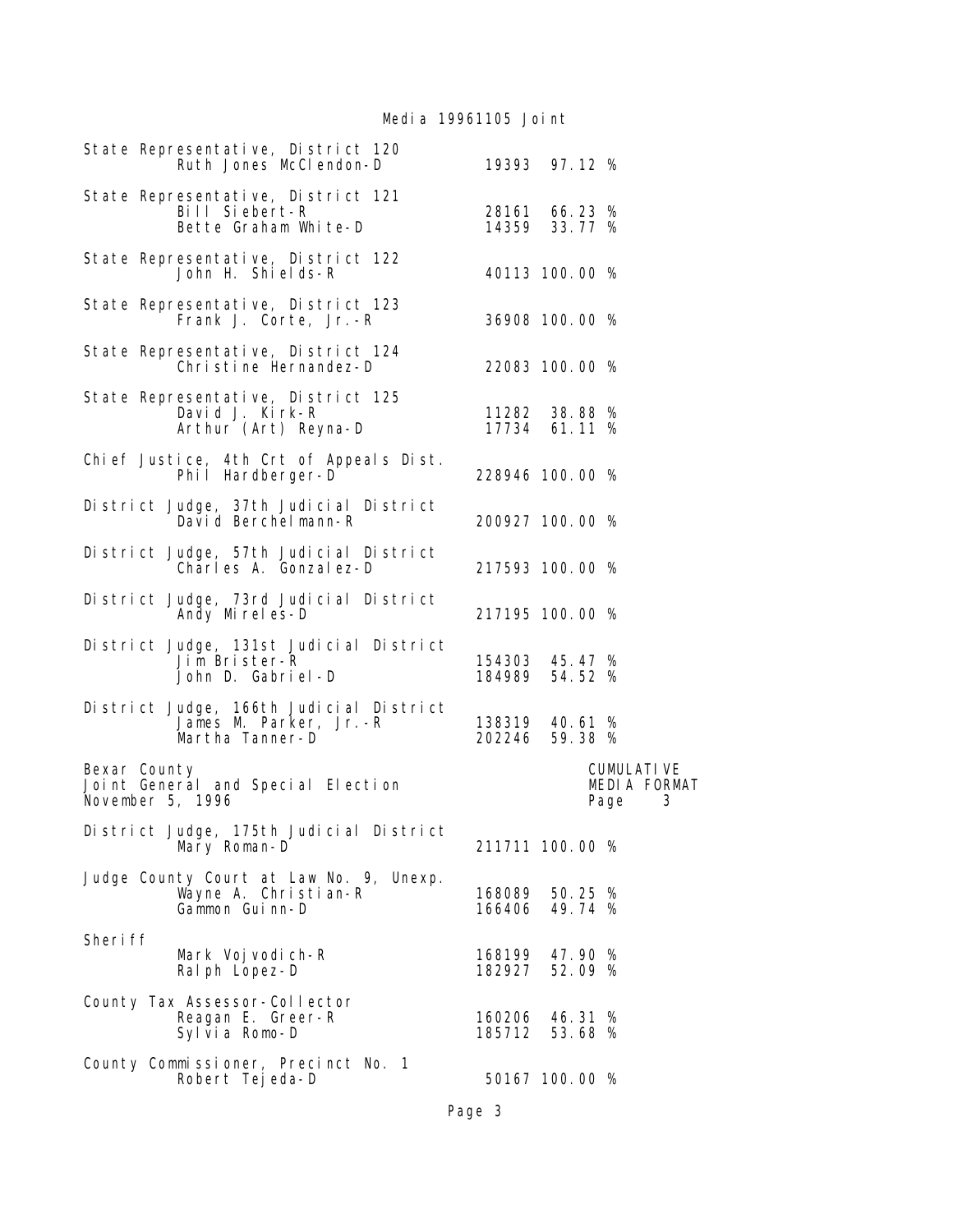| Media 19961105 Joint                                                                                                                                                                                                                                                                                                           |                                                                     |                                                                                                                                                                                                |                                                 |  |  |
|--------------------------------------------------------------------------------------------------------------------------------------------------------------------------------------------------------------------------------------------------------------------------------------------------------------------------------|---------------------------------------------------------------------|------------------------------------------------------------------------------------------------------------------------------------------------------------------------------------------------|-------------------------------------------------|--|--|
| County Commissioner, Precinct No. 3<br>Darby Riley-D<br>Darby Riley-D<br>William E. (Bill) Grisham-L 4343 3.37 %                                                                                                                                                                                                               | 89892 69.76 %                                                       |                                                                                                                                                                                                |                                                 |  |  |
| Justice of the Peace, Prct No. 1, Pl. 1<br>Richard Teniente-D                                                                                                                                                                                                                                                                  | 40912 100.00 %                                                      |                                                                                                                                                                                                |                                                 |  |  |
| Justice of the Peace, Pct. No. 2, Pl. 1<br>Jay L. Rutt-R<br>Robert de Leon-D<br>Ron Maines, Jr.-L                                                                                                                                                                                                                              | 49750 49.20 %<br>47600 47.07 %                                      | 3764 3.72 %                                                                                                                                                                                    |                                                 |  |  |
| Justice of the Peace, Pct. No. 4, Unexp.<br>Albert McKnight-D                                                                                                                                                                                                                                                                  | 28653 100.00 %                                                      |                                                                                                                                                                                                |                                                 |  |  |
| Constable, Precinct No. 1<br>Charlie Campos, Jr. -D 40722 100.00 %                                                                                                                                                                                                                                                             |                                                                     |                                                                                                                                                                                                |                                                 |  |  |
| Constable, Precinct No. 2<br>Jerry Connell-R<br>Gabe Weaver-D                                                                                                                                                                                                                                                                  | 55614 55.13 %<br>45250 44.86 %                                      |                                                                                                                                                                                                |                                                 |  |  |
| Constable, Precinct No. 3<br>Bob Lew-R                                                                                                                                                                                                                                                                                         | 87882 100.00 %                                                      |                                                                                                                                                                                                |                                                 |  |  |
| Constable, Precinct No. 4<br>Matthew (Nite) Marshall-D 28659 100.00 %                                                                                                                                                                                                                                                          |                                                                     |                                                                                                                                                                                                |                                                 |  |  |
| Constable, Precinct No. 5<br>Jimmie Walden-R<br>Ruben C. Tej eda-D                                                                                                                                                                                                                                                             | 6997 22.88 %<br>23584 77.12 %                                       |                                                                                                                                                                                                |                                                 |  |  |
| Special Election-St. Rep. Dst. 120, Unexp<br>Ruth Jones McClendon-D                                                                                                                                                                                                                                                            | 15382 95.79 %                                                       |                                                                                                                                                                                                |                                                 |  |  |
| Edwards Aquifer Auth., Director, Dist. 1<br>Paul K. Herder<br>Blake Mitchell<br>John R. Powell<br>Steven Land Tillotson<br>Chris J. Hebner<br>Jim Morgan<br>Bill Nowland<br>Fay Sinkin<br>Warren R. Ford<br>Kevin Kiser<br>Anthony Raggio<br>Carol G. Patterson<br>Bob Carnot<br>Jeff McNeff<br>Frank Jani cek<br>Jan Popowicz | 3497<br>9785<br>1197<br>1287<br>768<br>15109<br>425<br>1654<br>3151 | 7449 13.30 %<br>1779 3.17 %<br>$2574$ 4.59 %<br>1469 2.62 %<br>1399 2.49 %<br>2183 3.89 %<br>6.24%<br>17.47 %<br>2.13<br>2.29 %<br>1.37%<br>26.97 %<br>0.75%<br>2.95 %<br>2283 4.07 %<br>5.62% | %                                               |  |  |
| Edwards Aquifer Auth., Director, Dist. 2<br>John H. Sanders                                                                                                                                                                                                                                                                    | 13476 100.00 %                                                      |                                                                                                                                                                                                |                                                 |  |  |
| Bexar County<br>Joint General and Special Election<br>November 5, 1996                                                                                                                                                                                                                                                         |                                                                     |                                                                                                                                                                                                | <b>CUMULATI VE</b><br>MEDIA FORMAT<br>Page<br>4 |  |  |
| Edwards Aquifer Auth., Director, Dist. 3<br>Abraham D. (Abe) Ribak<br>Page 4                                                                                                                                                                                                                                                   | 3403                                                                | 9.59%                                                                                                                                                                                          |                                                 |  |  |